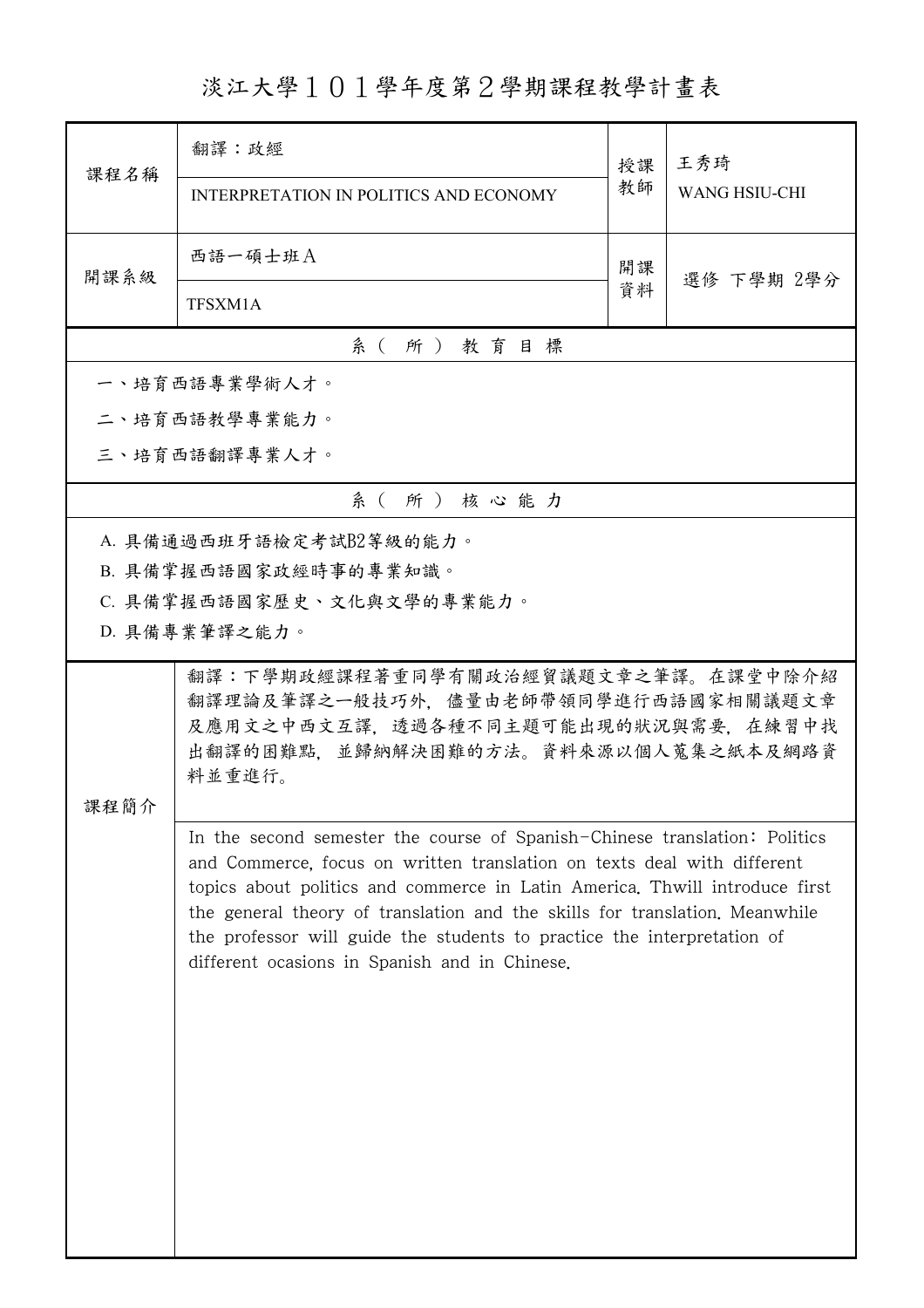本課程教學目標與目標層級、系(所)核心能力相關性 一、目標層級(選填): (一)「認知」(Cognitive 簡稱C)領域:C1 記憶、C2 瞭解、C3 應用、C4 分析、 C5 評鑑、C6 創造 (二)「技能」(Psychomotor 簡稱P)領域:P1 模仿、P2 機械反應、P3 獨立操作、 P4 聯結操作、P5 自動化、P6 創作 (三)「情意」(Affective 簡稱A)領域:A1 接受、A2 反應、A3 重視、A4 組織、 A5 內化、A6 實踐 二、教學目標與「目標層級」、「系(所)核心能力」之相關性:

 (一)請先將課程教學目標分別對應前述之「認知」、「技能」與「情意」的各目標層級, 惟單項教學目標僅能對應C、P、A其中一項。

 (二)若對應「目標層級」有1~6之多項時,僅填列最高層級即可(例如:認知「目標層級」 對應為C3、C5、C6項時,只需填列C6即可,技能與情意目標層級亦同)。

 (三)再依據所訂各項教學目標分別對應其「系(所)核心能力」。單項教學目標若對應 「系(所)核心能力」有多項時,則可填列多項「系(所)核心能力」。

(例如:「系(所)核心能力」可對應A、AD、BEF時,則均填列。)

| 序              |                                                                                     |                                                                                                                                                                                                                                                                                                                                                              | 相關性   |            |  |
|----------------|-------------------------------------------------------------------------------------|--------------------------------------------------------------------------------------------------------------------------------------------------------------------------------------------------------------------------------------------------------------------------------------------------------------------------------------------------------------|-------|------------|--|
| 號              | 教學目標(中文)                                                                            | 教學目標(英文)                                                                                                                                                                                                                                                                                                                                                     | 目標層級  | 系(所)核心能力   |  |
| $\mathbf{1}$   | 訓練同學進行文章結構分析;<br>訓練同學從事政治議題文獻之中西<br>互譯;<br>訓練同學從事經貿議題文獻之中西<br>互譯;<br>加強翻譯時之中西文寫作能力; | Training the students to<br>analyze the grammatical<br>structure of different articles;<br>Promoting the translation<br>ability of the students with<br>articles about politics;<br>Promoting the translation<br>ability of the students with<br>articles about commerce;<br>Fomenting the writing skill<br>of the students both in<br>Chineses and Spanish; | C4    | <b>ABD</b> |  |
| $\overline{2}$ | 加強同學在政經領域之相關文獻筆<br>譯之能力,並增進同學在政經領域<br>之相關知識及其在西班牙文之對應<br>能力。                        | To promote the<br>Spanish-Chinese and<br>Chinese-Spanish translation<br>capability in the sphere of<br>economy and politics.<br>Furthermore, to facilitate<br>them more knowledge about<br>economy and politics and the<br>related Spanish handle ability<br>in these fields.                                                                                | C4    | <b>ABD</b> |  |
| 教學目標之教學方法與評量方法 |                                                                                     |                                                                                                                                                                                                                                                                                                                                                              |       |            |  |
| 序<br>號         | 教學目標                                                                                | 教學方法                                                                                                                                                                                                                                                                                                                                                         | 評量方法  |            |  |
| $\mathbf{1}$   | 訓練同學進行文章結構分析;<br>訓練同學從事政治議題文獻之中西<br>互譯;<br>訓練同學從事經貿議題文獻之中西<br>互譯;<br>加強翻譯時之中西文寫作能力; | 講述、討論、實作                                                                                                                                                                                                                                                                                                                                                     | 實作、報告 |            |  |
| $\overline{2}$ | 加強同學在政經領域之相關文獻筆<br>譯之能力,並增進同學在政經領域<br>之相關知識及其在西班牙文之對應<br>能力                         | 講述、討論、實作                                                                                                                                                                                                                                                                                                                                                     |       | 實作、報告、上課表現 |  |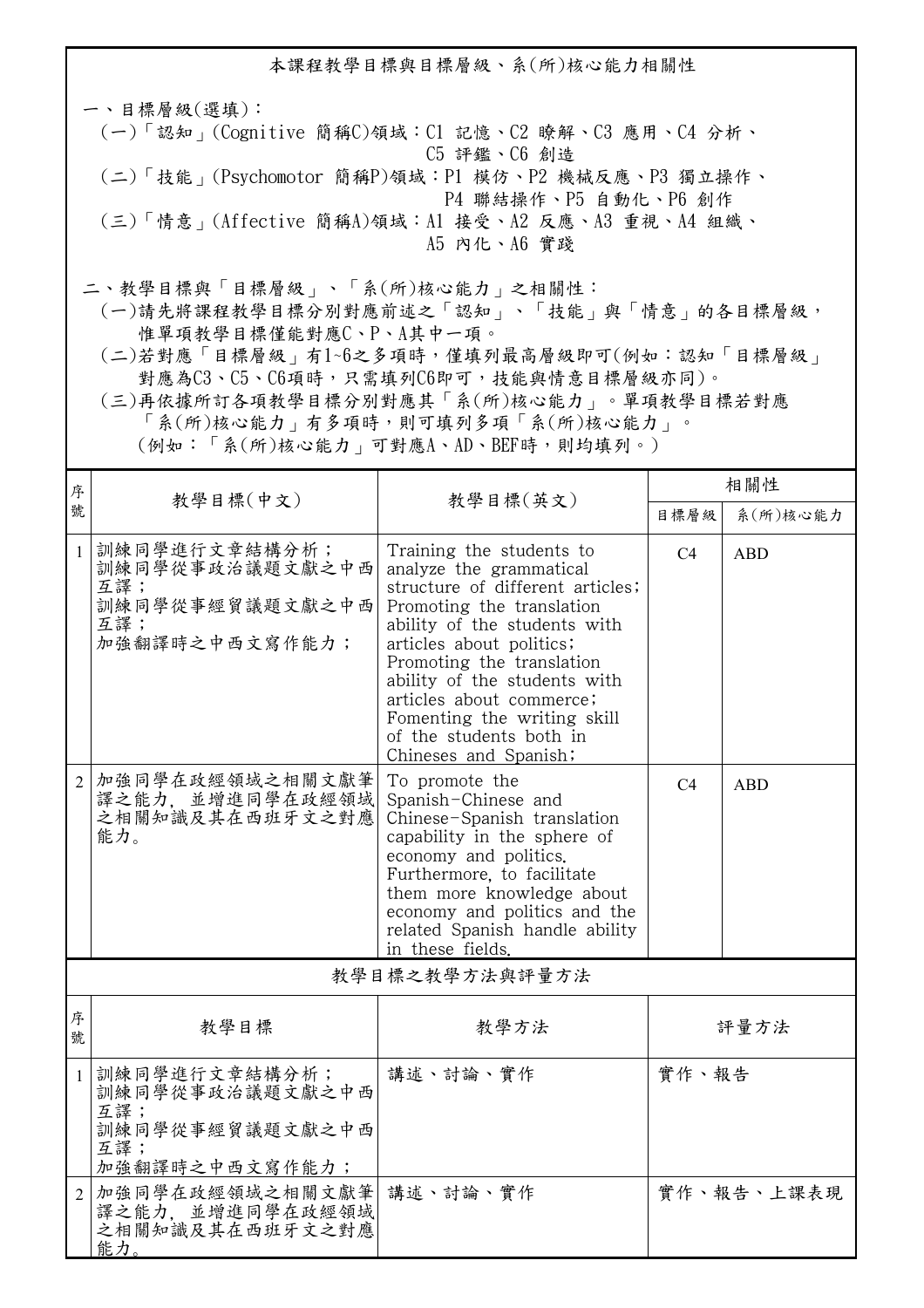| 本課程之設計與教學已融入本校校級基本素養      |                            |           |                      |    |
|---------------------------|----------------------------|-----------|----------------------|----|
| 淡江大學校級基本素養                |                            |           | 內涵說明                 |    |
| 全球視野                      |                            |           |                      |    |
| 洞悉未來<br>$\langle \rangle$ |                            |           |                      |    |
|                           | 資訊運用                       |           |                      |    |
|                           |                            |           |                      |    |
|                           | 品德倫理                       |           |                      |    |
| 獨立思考                      |                            |           |                      |    |
| 樂活健康<br>$\langle \rangle$ |                            |           |                      |    |
| 團隊合作                      |                            |           |                      |    |
| $\langle \rangle$         | 美學涵養                       |           |                      |    |
|                           |                            |           | 授課進度表                |    |
| 週<br>次                    | 日期起訖                       |           | 内 容 (Subject/Topics) | 備註 |
| 1                         | $102/02/18$ ~<br>102/02/24 | 導論及研究方法   |                      |    |
| $\overline{c}$            | $102/02/25$ ~<br>102/03/03 | 筆譯的理論與實踐  |                      |    |
| 3                         | $102/03/04$ ~<br>102/03/10 | 政治新聞筆譯演練一 |                      |    |
| $\overline{4}$            | $102/03/11$ ~<br>102/03/17 | 政治新聞筆譯演練二 |                      |    |
| 5                         | $102/03/18$ ~<br>102/03/24 | 官方公報筆譯演練一 |                      |    |
| 6                         | $102/03/25$ ~<br>102/03/31 | 官方公報筆譯演練二 |                      |    |
| $\overline{7}$            | $102/04/01$ ~<br>102/04/07 | 法令文件筆譯演練一 |                      |    |
| $\,$ 8 $\,$               | $102/04/08$ ~<br>102/04/14 | 法令文件筆譯演練二 |                      |    |
| 9                         | $102/04/15$ ~<br>102/04/21 | 課堂筆譯考核    |                      |    |
| $10\,$                    | $102/04/22$ ~<br>102/04/28 | 外交文件翻譯演練一 |                      |    |
| 11                        | $102/04/29$ ~<br>102/05/05 | 外交文件翻譯演練二 |                      |    |
| 12                        | $102/05/06$ ~<br>102/05/12 | 經濟新聞筆譯演練一 |                      |    |
|                           |                            |           |                      |    |